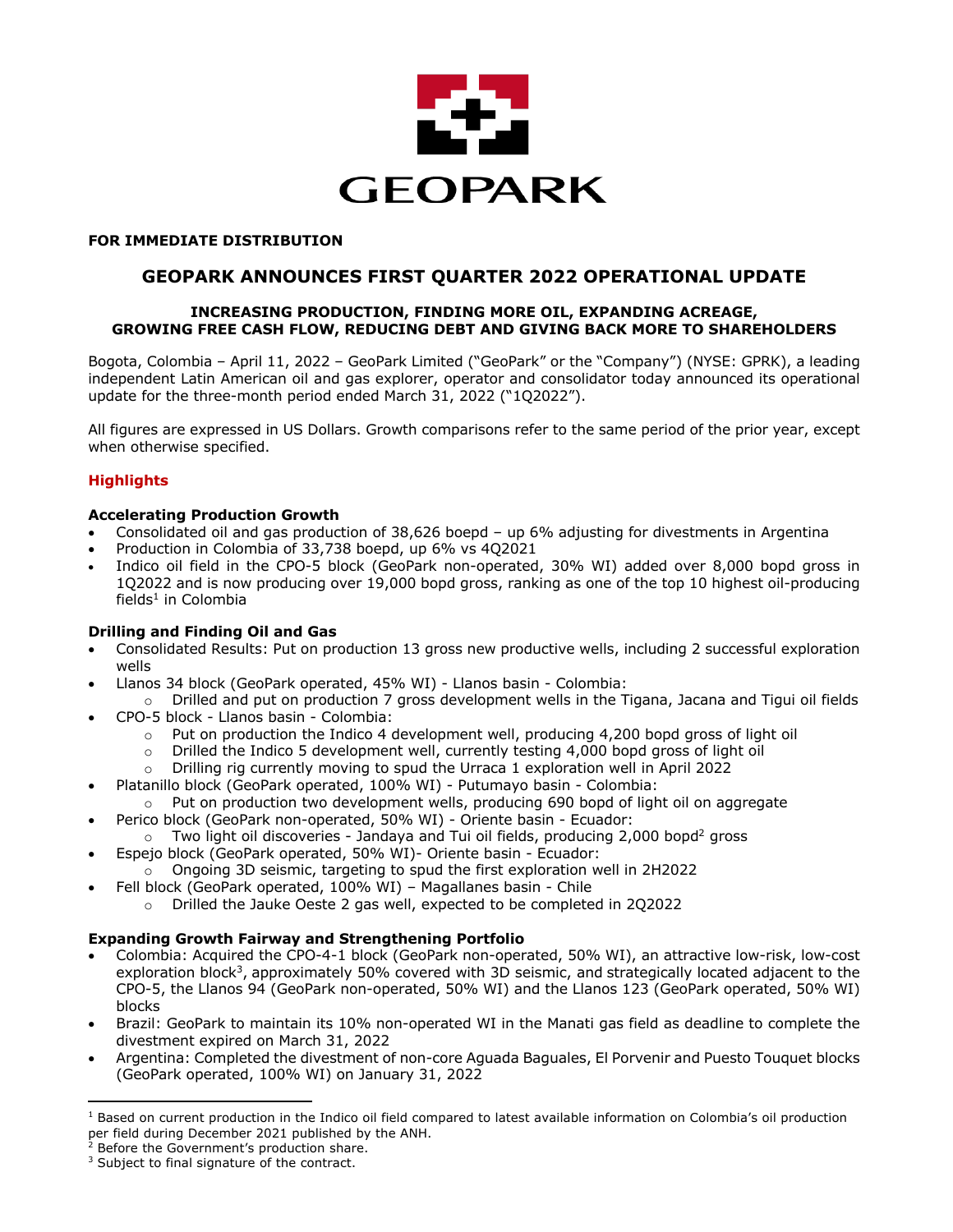# **Giving Back to Shareholders and Reducing Debt**

- Repurchased \$28.2 million of the 2024 Notes during 1Q2022 and until April 8, 2022, in open market transactions at prices below the call option, reducing gross debt and providing financial cost savings
- Doubled Quarterly Dividend to \$0.082 per share, or \$5.0 million, paid on March 31, 2022
- Acquired 231,836 shares for \$3.1 million under the Company's discretionary share buyback program while executing self-funded work programs and paying down debt
- \$112 million of cash & cash equivalents at March 31, 20224

#### **Work Program Generating Strong Cash Flow**

- Self-funded 2022 capital expenditures program of \$160-180 million to drill 40-48 gross wells
- At \$95-100/bbl Brent, the work program generates approximately \$260-280 million free cash flow, a 30- 32% yield
- Free cash flow use priorities include funding incremental organic capital projects, partial or total repayment of the 2024 Notes, increasing shareholder returns and other corporate purposes
- Drilling of 10-12 gross wells in 2Q2022, targeting development, appraisal, and exploration projects, including initiation of the exploration drilling campaign in the CPO-5 block
- The Company plans to review its current 35,500-37,500 boepd production guidance in May 2022, jointly with releasing its 1Q2022 financial results, to reflect ongoing drilling results, incremental work program underway, and adding back production from the Manati gas field in Brazil5

### **Breakdown of Quarterly Production by Country**

The following table shows production figures for 1Q2022, as compared to 1Q2021:

|                                  | <b>1Q2022</b>    |                                  |                | <b>1Q2021</b>           |        |
|----------------------------------|------------------|----------------------------------|----------------|-------------------------|--------|
|                                  | Total<br>(boepd) | Oil<br>$($ bopd $)$ <sup>a</sup> | Gas<br>(mcfpd) | <b>Total</b><br>(boepd) | % Chg. |
| Colombia                         | 33,738           | 33,527                           | 1,262          | 31,455                  | $+7%$  |
| Chile                            | 2,279            | 377                              | 11,408         | 2,491                   | $-9%$  |
| Brazil                           | 1,815            | 25                               | 10,740         | 1,984                   | $-9%$  |
| Ecuador                          | 190              | 190                              |                |                         |        |
| Argentinab                       | 604              | 323                              | 1,686          | 2,201                   | -73%   |
| <b>Total (as reported)</b>       | 38,626           | 34,442                           | 25,096         | 38,131                  | $+1%$  |
| Total w/o Argentina <sup>c</sup> | 38,022           | 34,119                           | 23,410         | 35,930                  | $+6%$  |

a) Includes royalties paid in kind in Colombia for approximately 1,115 bopd in 1Q2022. No royalties were paid in kind in Brazil, Chile, Argentina, or Ecuador. Production in Ecuador is reported after the Government's production share of approximately 100 bopd.

b) 1Q2022 average production in Argentina includes production until its divestment on January 31, 2022, divided by 90 days.

c) Excluding production from recently divested blocks in Argentina in 1Q2022 and 1Q2021.

<sup>4</sup> Unaudited.

 $5$  Manati gas field divestment process was not completed before the March 31, 2022 deadline.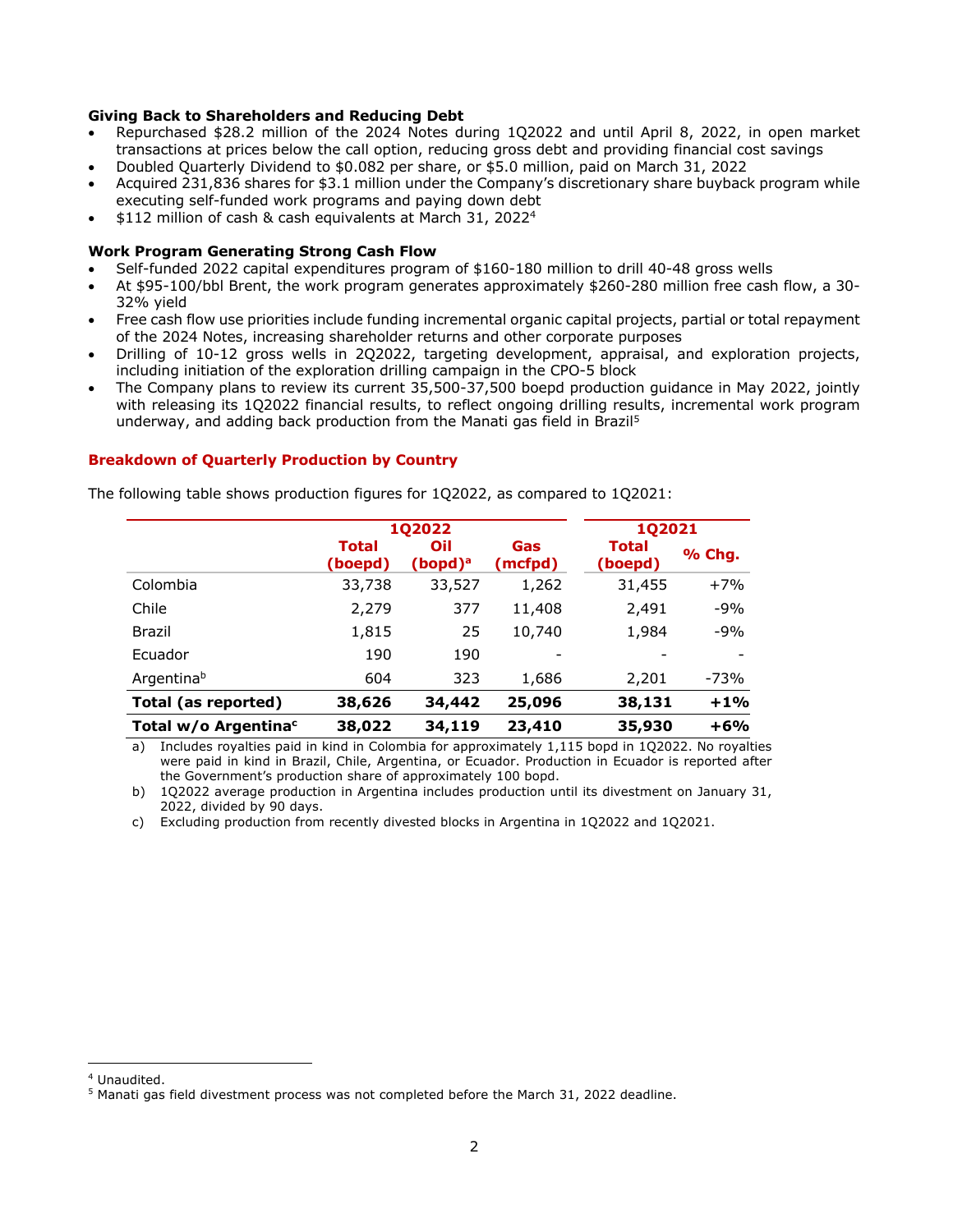## **Quarterly Production**

| (boepd)      | 1Q2022 | 4Q2021 | 3Q2021 | 202021 | <b>1Q2021</b> |
|--------------|--------|--------|--------|--------|---------------|
| Colombia     | 33,738 | 32,002 | 31,565 | 29,571 | 31,455        |
| Chile        | 2,279  | 2,162  | 2,354  | 2,584  | 2,491         |
| Brazil       | 1,815  | 1,822  | 1,791  | 2,080  | 1,984         |
| Ecuador      | 190    |        |        |        |               |
| Argentina    | 604    | 1,942  | 2,149  | 2,254  | 2,201         |
| <b>Total</b> | 38,626 | 37,928 | 37,859 | 36,489 | 38,131        |
| Oil          | 34,442 | 33,205 | 32,844 | 30,962 | 32,877        |
| Gas          | 4,184  | 4,723  | 5,015  | 5,527  | 5,254         |

## **Oil and Gas Production Update**

### **Consolidated:**

Oil and gas production in 1Q2022 was 38,626 boepd. Adjusting for recent divestments in Argentina, consolidated oil and gas production increased by 6% compared to 1Q2021, due to higher production in Colombia and recent exploration successes in Ecuador, partially offset by lower production in Chile and Brazil.

Oil represented 89% and 86% of total reported production in 1Q2022 and 1Q2021, respectively.

#### **Colombia:**

Average net oil and gas production in Colombia increased by 7% to 33,738 boepd in 1Q2022 compared to 31,455 boepd in 1Q2021 resulting from increased production in the Llanos 34, CPO-5 and Platanillo blocks.

Oil and gas production highlights in main blocks in Colombia:

- Llanos 34 block net average production in 1Q2022 increased by 6% to 26,469 bopd (or 58,818 bopd gross), compared to 24,866 bopd (or 55,258 bopd gross) in 1Q2021
- CPO-5 block net average production in 1Q2022 increased by 15% to 4,545 bopd (or 15,150 bopd gross), compared to 1Q2021, or 87% up compared to production prior to GeoPark's acquisition in January 2020
- The Indico oil field in the CPO-5 block, currently producing over 19,000 bopd gross by natural flow and from just four wells, ranks as one of Colombia's top 10 highest-producing oil fields<sup>6</sup>
- The Indico field (discovered in December 2018) continues showing strong reservoir performance, as shown by the Indico 1 well that is still producing 5,200 bopd by natural flow with a 0.1% water cut, and has accumulated production of over 5.5 million barrels of oil
- Platanillo block average production in 1Q2022 increased by 11% to 2,329 bopd, compared to 2,100 bopd in 1Q2021. The block is currently producing 2,600 bopd

### Ongoing Drilling Activities in the CPO-5 block

- Put on production the Indico 4 development well (spudded in December 2021), currently producing 4,200 bopd gross of light oil with 0.1% water cut
- Drilled the Indico 5 development well, currently being tested, producing 4,000 bopd (on a restricted 34/64 inch choke) of light oil with 0.1% water cut
- Drilling rig currently moving to spud the Urraca 1 exploration well in April 2022, testing an exploration prospect in the northern part of the block, next to the Llanos 34 block

 $6$  Based on current production in the Indico oil field compared to latest available information on Colombia's oil production per field during December 2021 published by the ANH.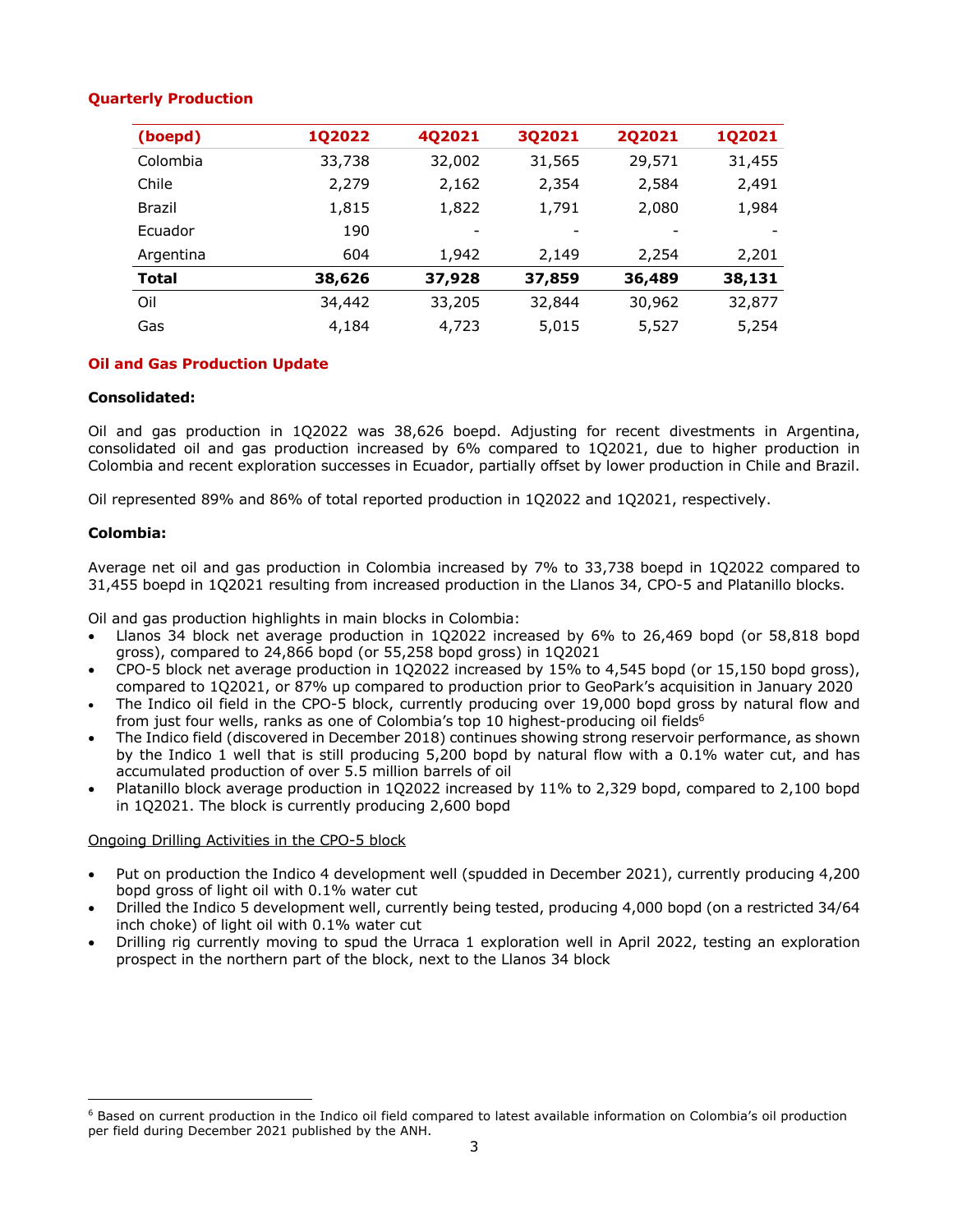Strategic Acreage Expansion in Llanos basin

- GeoPark and Parex Resources executed an agreement by which GeoPark will obtain, subject to final signature of the contracts, a 50% WI in the CPO-4-1 block, in exchange for funding its 50% pro-rata share of existing commitments, with no carry
- The CPO-4-1 block is strategically located adjacent to Llanos 94 (GeoPark non-operated, 50% WI), Llanos 123 (GeoPark operated, 50% WI) and the CPO-5 blocks
- The block covers an area of 148,263 acres (600 sq km), with nearly 50% of the block covered with 3D seismic
- Existing commitments require drilling one exploration well during the first exploration phase, representing a firm investment commitment of \$5-7 million (\$2.5-3.5 million net to GeoPark) over the next three years

# **Chile:**

Average net production in Chile decreased by 9% to 2,279 boepd in 1Q2022 compared to 2,491 boepd in 1Q2021, resulting from lower gas production due to limited drilling activities and the field's natural decline. The production mix was 83% natural gas and 17% light oil in both 1Q2022 and 1Q2021.

During 1Q2022 drilling activity in the Fell block included the successful drilling of the Jauke Oeste 2 well, which is expected to be completed and tested in 2Q2022 after drilling of the Jauke 3 gas well.

## **Brazil:**

Average net production in Brazil decreased by 9% to 1,815 boepd in 1Q2022 compared to 1,984 boepd in 1Q2021. The production mix was 99% natural gas and 1% oil and condensate in both 1Q2022 and 1Q2021.

### Manati Gas Field Divestment Process Update

- In November 2020, GeoPark signed an agreement to sell its 10% non-operated WI in the Manati gas field in Brazil to Gas Bridge S.A. for a total consideration of R\$144.4 million (\$~29 million at an exchange rate of R\$5 per dollar), including a fixed payment of R\$124.4 million plus an earn-out of R\$20.0 million, subject to obtaining certain regulatory approvals
- Closing of the transaction was subject to several conditions that should have been met before March 31, 2022, and that were not met. Upon expiry, GeoPark decided not to extend this deadline
- Manati gas field is a low-risk, fully developed and profitable upstream asset and GeoPark will continue evaluating alternatives to maximize the value of the field

# **Ecuador:**

The Perico block is currently producing approximately 2,000 bopd gross, or 1,000 bopd net from the recent Jandaya and Tui discoveries, before Government's production share. Net production after the Government's production share equals 650-700 bopd. The Government's production share varies with the different oil prices and is approximately 30-40% with an Oriente crude oil price<sup>7</sup> of \$70-100 per bbl.

In 1Q2022 the average net oil production in Ecuador reached 290 bopd before the Government's production share or 190 bopd after the Government's share, with the quarter only partially reflecting production from recent Jandaya and Tui discoveries that took place in late January and late March 2022, respectively.

### Perico block

During 1Q2022 the operator put on production two exploration wells, Jandaya 1 and Tui 1:

- The Jandaya 1 exploration well is currently producing 800 bopd gross of light oil with 1% water cut
- The Tui 1 exploration well is currently producing 1,200 bopd gross of light oil with 1% water cut
- Production from Jandaya and Tui is already being delivered to a nearby access point on Ecuador's main pipeline system for sale to export markets
- GeoPark and its partner are currently evaluating subsequent activities in the Perico block, including a potential development drilling plan for both the Jandaya and Tui fields
- For further details, please refer to the releases published on January 24 and March 28, 2022

 $7$  As of March 31st, 2021, the Oriente/Brent discount was \$5.48/bbl.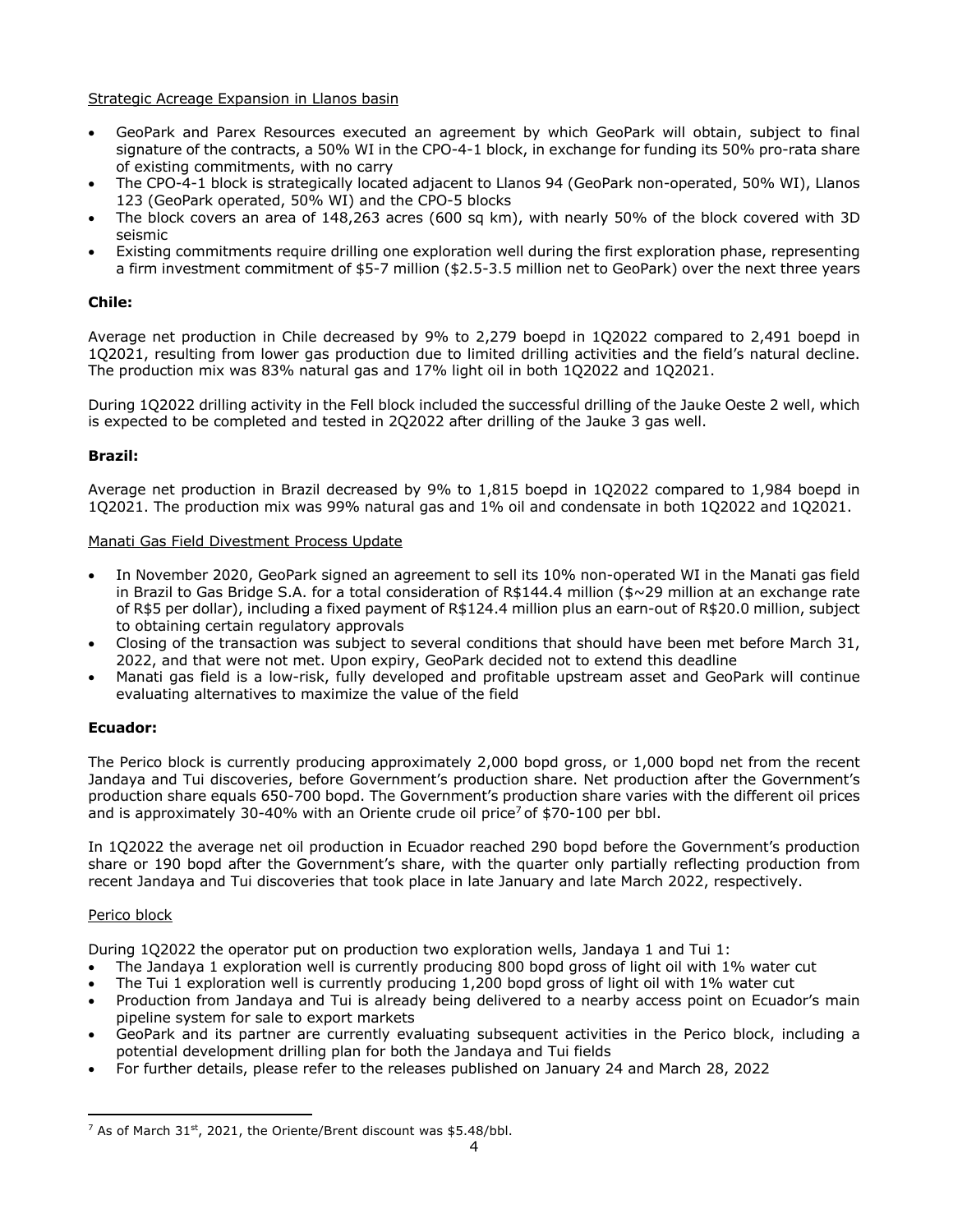## Espejo block

In the Espejo block, GeoPark is currently carrying out the acquisition of 60 sq km of 3D seismic, targeting to spud the first exploration well in 2H2022.

The Espejo and Perico blocks are attractive, low-risk exploration blocks located in the Sucumbios Province in the Oriente basin in northeastern Ecuador. The blocks are adjacent to multiple discoveries and producing fields and have access to existing infrastructure with spare capacity and a well-developed service industry.

### **Argentina:**

Completion of the Divestment Process

- In November 2021, GeoPark accepted an offer from Oilstone Energía S.A. to purchase GeoPark's 100% WI in the Aguada Baguales, El Porvenir and Puesto Touquet blocks for \$16 million
- Closing of the transaction occurred on January 31, 2022, and GeoPark no longer reports production from these blocks since that date

## **2022 FREE CASH FLOW CALCULATION AND SENSITIVITIES TO DIFFERENT BRENT OIL PRICES**

The table below provides sensitivities to different Brent oil prices using the 2022 base work program:

| 2022 Free Cash Flow <sup>8</sup>             | \$80-85 per bbl | \$95-100 per bbl |
|----------------------------------------------|-----------------|------------------|
| $(in$ millions of \$)                        |                 |                  |
| <b>Operating Netback</b>                     | 510-550         | 560-580          |
| <b>Adjusted EBITDA</b>                       | 460-500         | 510-530          |
| Cash Taxes                                   | $(40-45)$       | $(40-45)$        |
| Capital Expenditures                         | $(160-180)$     | $(160-180)$      |
| Mandatory Debt Service Payments <sup>9</sup> | $(38-42)$       | $(38-42)$        |
| Free Cash Flow                               | 210-240         | 260-280          |
| Free Cash Flow Yield (in %)                  | 24-28%          | $30 - 32%$       |

Adjusted EBITDA is defined as profit for the period (determined as if IFRS 16 Leases has not been adopted), before net finance cost, income tax, depreciation, amortization, certain non-cash items such as impairments and write-offs of unsuccessful exploration efforts, accrual of share-based payment, unrealized result on commodity risk management contracts, geological and geophysical expenses allocated to capitalized projects, and other non-recurring events. Operating Netback is equivalent to Adjusted EBITDA before cash expenses included in Administrative, Geological and Geophysical and Other operating expenses.

Free cash flow is used here as Adjusted EBITDA less income tax paid included in cash flows from operating activities, less capital expenditures included in cash flows used in investing activities, less mandatory interest payments included in cash flows used in financing activities.

Free cash flow yield is calculated as free cash flow divided by GeoPark's average market capitalization from January 3 to March 31, 2022.

<sup>8</sup> Brent oil price assumptions refer to April-December 2022 and consider a \$3-4 Vasconia/Brent differential. Free cash flow excludes changes in working capital.

<sup>&</sup>lt;sup>9</sup> Excluding potential and voluntary prepayments on existing financial debt.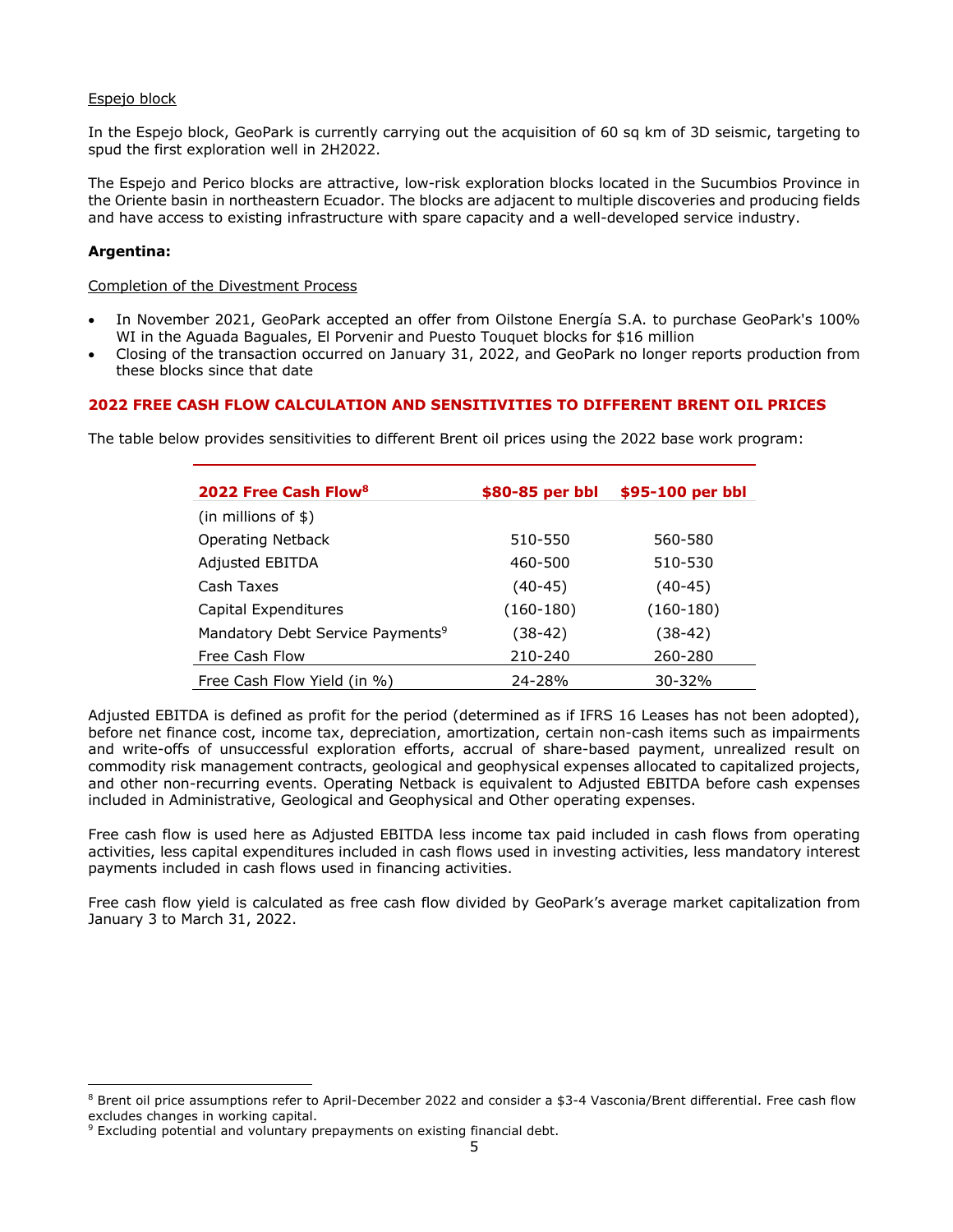#### **OTHER NEWS**

#### **Reporting Date for 1Q2022 Results Release, Conference Call and Webcast**

GeoPark will report its 1Q2022 financial results on Wednesday, May 11, 2022, after the market close.

In conjunction with the 1Q2022 results press release, GeoPark management will host a conference call on May 12, 2022, at 10:00 am (Eastern Daylight Time) to discuss the 1Q2022 financial results.

To listen to the call, participants can access the webcast located in the Investor Support section of the Company's website at www.geo-park.com, or by clicking below: https://event.on24.com/wcc/r/3738306/B98B6DEBD18BAB89024E05E5E5412500

Interested parties may participate in the conference call by dialing the numbers provided below:

United States Participants: 844-200-6205

International Participants: +1 929-526-1599

Passcode: 970790

Please allow extra time prior to the call to visit the website and download any streaming media software that might be required to listen to the webcast.

An archive of the webcast replay will be made available in the Investor Support section of the Company's website at www.geo-park.com after the conclusion of the live call.

#### **For further information, please contact:**

#### **INVESTORS:**

| <b>Stacy Steimel</b><br>Shareholder Value Director<br>$T: +56222429600$ | ssteimel@geo-park.com |
|-------------------------------------------------------------------------|-----------------------|
| Miquel Bello<br>Market Access Director<br>$T: +56222429600$             | mbello@geo-park.com   |
| Diego Gully<br><b>Investor Relations Director</b><br>T: +5411 4312 9400 | dgully@geo-park.com   |
| MENTA.                                                                  |                       |

#### **MEDIA:**

Communications Department communications@geo-park.com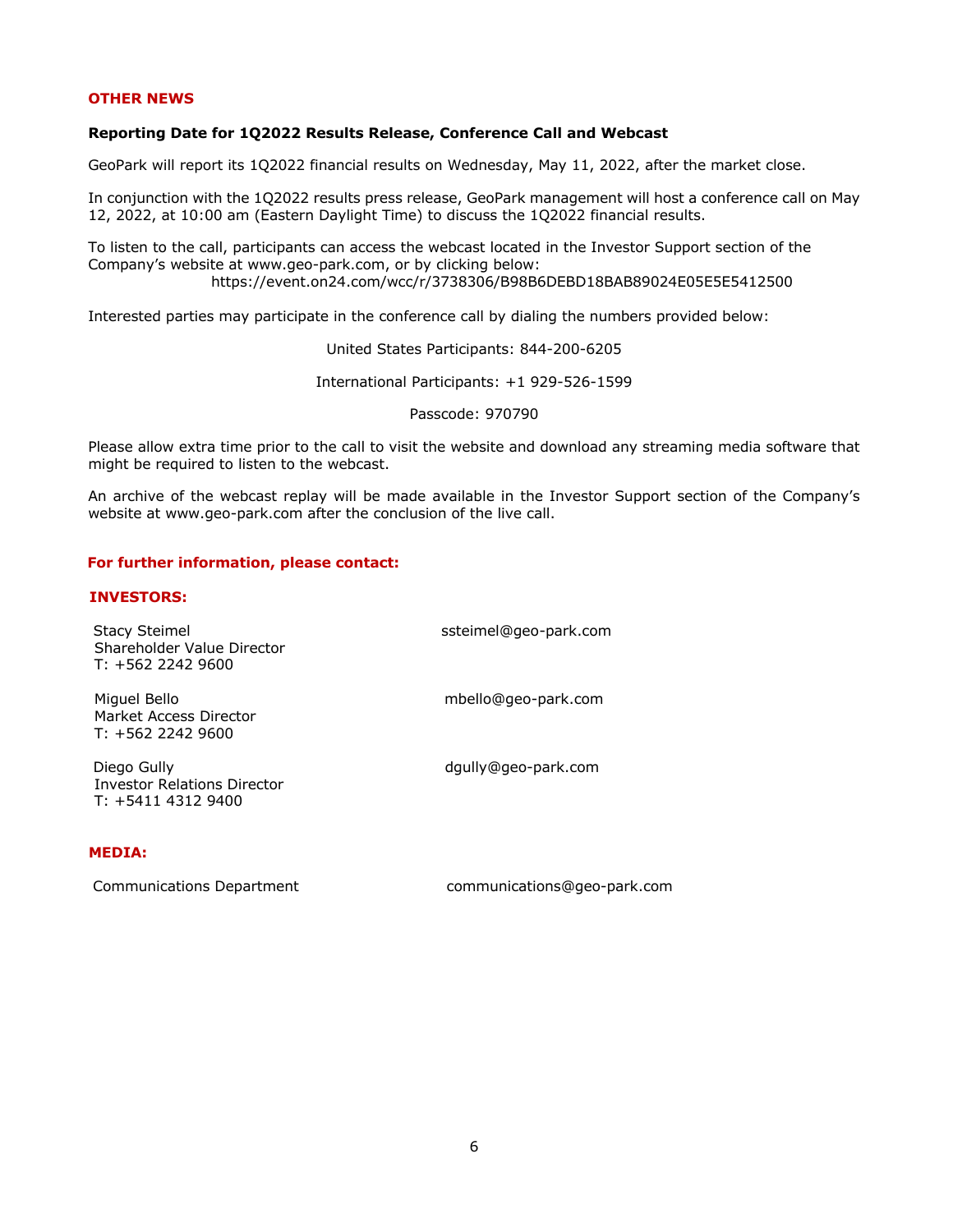**GLOSSARY**

| <b>ANH</b>               | Colombia's National Agency of Hydrocarbons                                                                                                                                                                                                                                                                                                              |
|--------------------------|---------------------------------------------------------------------------------------------------------------------------------------------------------------------------------------------------------------------------------------------------------------------------------------------------------------------------------------------------------|
| <b>Operating netback</b> | Revenue, less production, and operating costs (net of accrual of<br>stock options and stock awards), selling expenses and realized<br>portion of commodity risk management contracts. Operating<br>netback is equivalent to Adjusted EBITDA net of cash expenses<br>included in Administrative, Geological and Geophysical and Other<br>operating costs |
| Bbl                      | Barrel                                                                                                                                                                                                                                                                                                                                                  |
| Boe                      | Barrels of oil equivalent                                                                                                                                                                                                                                                                                                                               |
| <b>Boepd</b>             | Barrels of oil equivalent per day                                                                                                                                                                                                                                                                                                                       |
| <b>Bopd</b>              | Barrels of oil per day                                                                                                                                                                                                                                                                                                                                  |
| D&M                      | DeGolyer and MacNaughton                                                                                                                                                                                                                                                                                                                                |
| <b>F&amp;D costs</b>     | Finding and development costs, calculated as capital expenditures<br>divided by the applicable net reserves additions before changes in<br>Future Development Capital                                                                                                                                                                                   |
| Кm                       | Kilometers                                                                                                                                                                                                                                                                                                                                              |
| Mboe                     | Thousand barrels of oil equivalent                                                                                                                                                                                                                                                                                                                      |
| <b>Mmbo</b>              | Million barrels of oil                                                                                                                                                                                                                                                                                                                                  |
| <b>Mmboe</b>             | Million barrels of oil equivalent                                                                                                                                                                                                                                                                                                                       |
| <b>Mcfpd</b>             | Thousand cubic feet per day                                                                                                                                                                                                                                                                                                                             |
| <b>Mmcfpd</b>            | Million cubic feet per day                                                                                                                                                                                                                                                                                                                              |
| Mm <sup>3</sup> /day     | Thousand cubic meters per day                                                                                                                                                                                                                                                                                                                           |
| <b>NPV10</b>             | Present value of estimated future oil and gas revenues, net of<br>estimated direct expenses, discounted at an annual rate of 10%                                                                                                                                                                                                                        |
| <b>PRMS</b>              | Petroleum Resources Management System                                                                                                                                                                                                                                                                                                                   |
| Sq km                    | Square Kilometer                                                                                                                                                                                                                                                                                                                                        |
| WI                       | Working Interest                                                                                                                                                                                                                                                                                                                                        |
| W/O                      | Without                                                                                                                                                                                                                                                                                                                                                 |